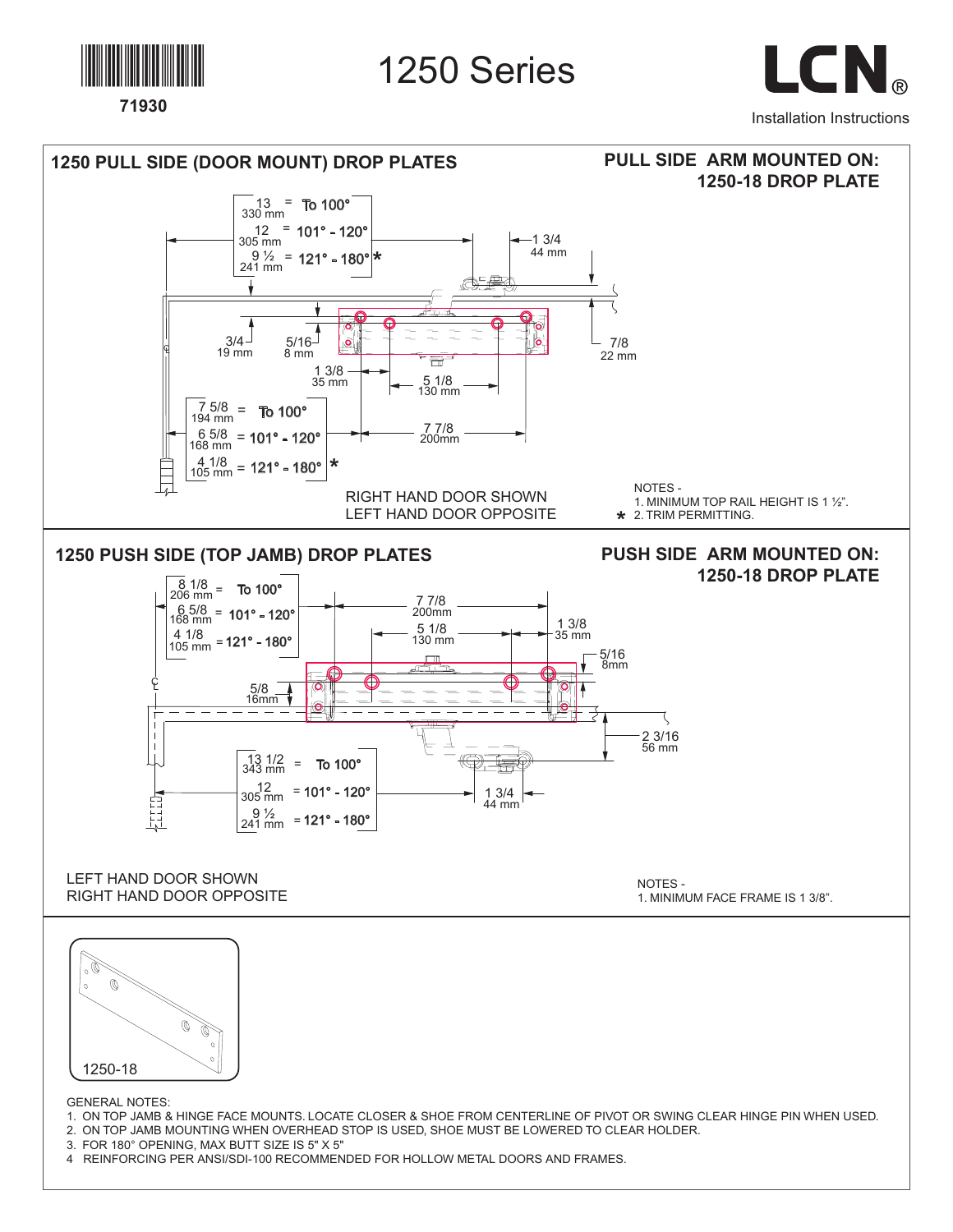

## GENERAL NOTES:

- 1. Locate closer & shoe from centerline of pivot or swing clear hinge pin when used.
- 2. For 180° opening on hinge face mounts, max butt size is 5" x 5". 3. Reinforcing per ANSI/SDI-100 recommended for hollow metal doors and frames.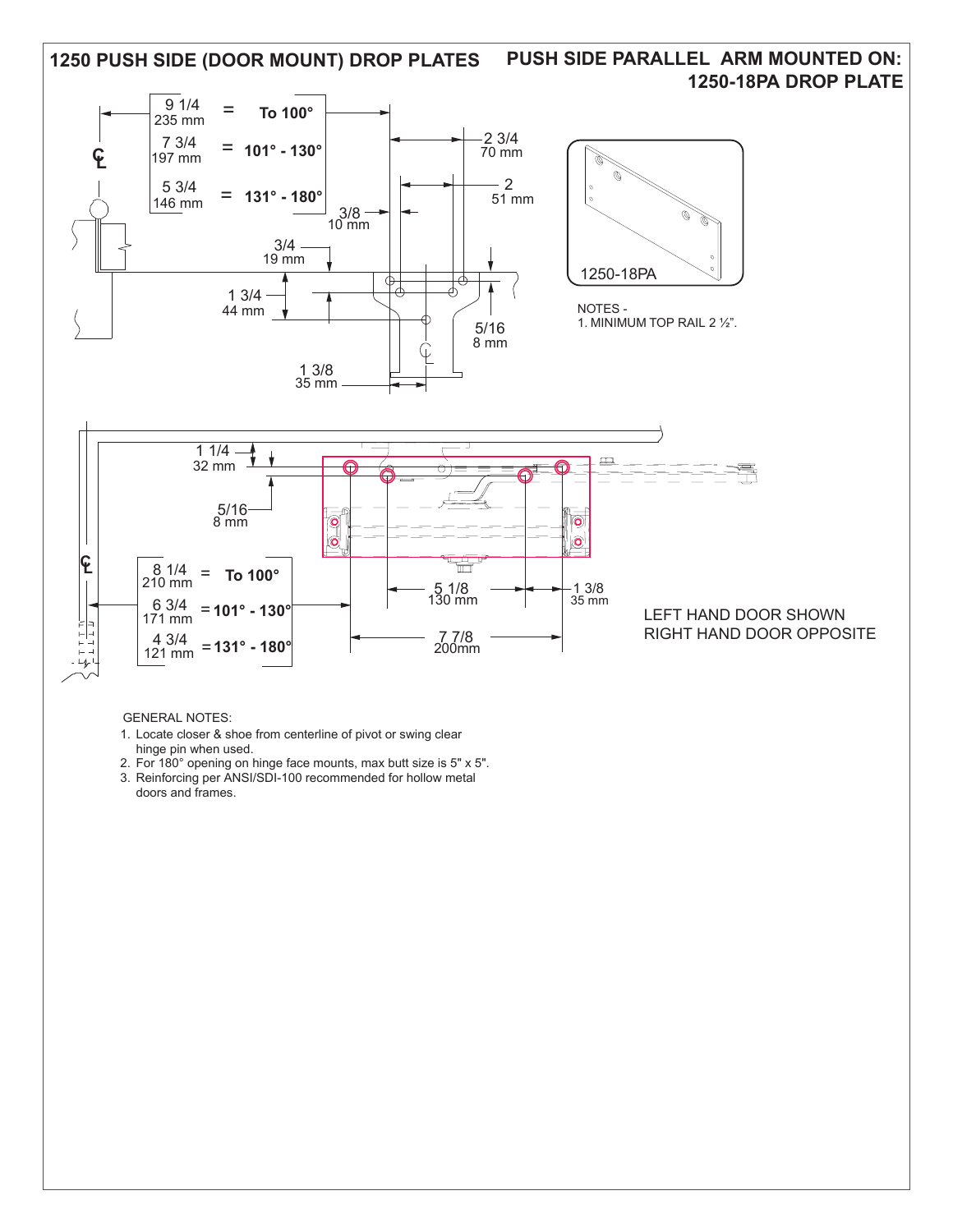